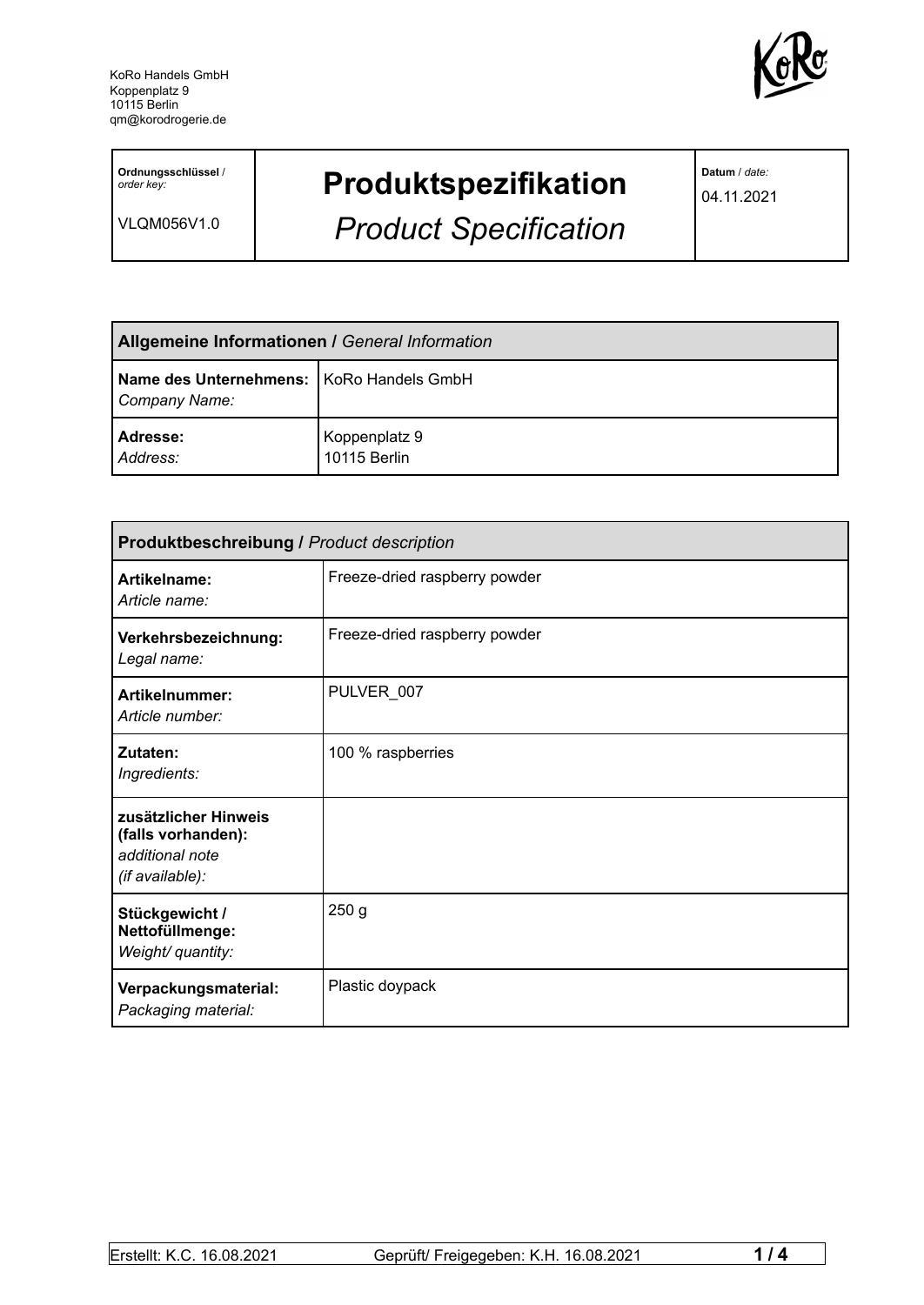

| <b>Produktbeschreibung / Product description</b>            |                                                                                                                                                                                                                                                                                                                                                                    |
|-------------------------------------------------------------|--------------------------------------------------------------------------------------------------------------------------------------------------------------------------------------------------------------------------------------------------------------------------------------------------------------------------------------------------------------------|
| <b>Besondere Eigenschaften:</b><br>Special characteristics: | $\Box$ bio /organic (Öko-Kontrollstelle / organic control body:<br>Agriculture: $\square$ EU $\square$ non-EU<br>$\Box$ EU/ non-EU<br>fairtrade / fairtrade<br>x vegan / vegan<br>x vegetarisch / vegetarian<br>$\Box$ glutenfrei / glutenfree<br>laktosefrei / lactose-free<br>ohne Zuckerzusatz* / without added sugar*<br>Ш<br>andere / others:<br>$\mathsf{L}$ |
|                                                             | *konnuga Naturaus Zueker enthelten / may centain sugar neturally                                                                                                                                                                                                                                                                                                   |

*\*kann von Natur aus Zucker enthalten / may contain sugar naturally*

| Sensorische Beschreibung / Sensorical description |                                                       |  |
|---------------------------------------------------|-------------------------------------------------------|--|
| Aussehen / Farbe:<br>Appearance / Colour:         | Claret red                                            |  |
| Geschmack:<br>Flavour:                            | Characteristic for raspberry, free from foreign taste |  |
| Geruch:<br>Odour:                                 | Typical for raspberry, free from off-flavours         |  |
| Konsistenz:<br>Texture:                           | Free-flowing powder                                   |  |

| Nährwertangaben pro 100 g / Nutritional information per 100 g  |            |           |
|----------------------------------------------------------------|------------|-----------|
| Energie: I Energy value:                                       | 1127 / 263 | kJ / kcal |
| Fett: / Fat:                                                   | 1,9        | g         |
| Davon gesättigte Fettsäuren: I of which saturated fatty acids: | 0          | g         |
| Kohlenhydrate: I Carbohydrates:                                | 30         | g         |
| Davon Zucker: I Of which sugar:                                | 30         | g         |
| Ballaststoffe: / Fibre:                                        | 29         | g         |
| Eiweiß: / Protein:                                             | 8,1        | g         |
| Salz: / Salt:                                                  | 0,02       | g         |
| sonstige Angaben: / other values:                              |            | % NRV**   |
|                                                                |            |           |

*\*\*Nutritional Reference Value according to regulation (EU) Nr. 1169/2011/*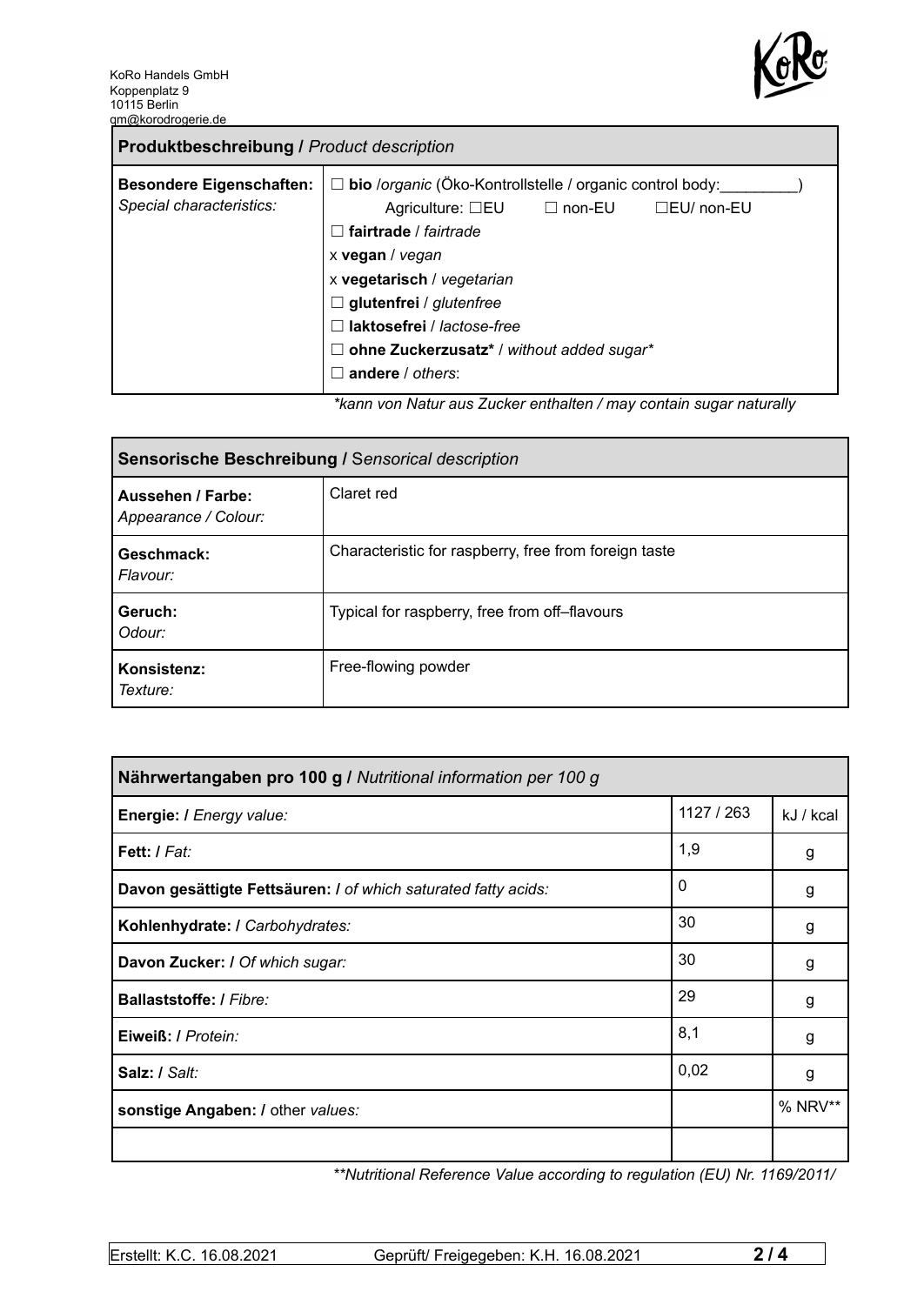

| Lagerung und Haltbarkeit / Storage and Shelf Life             |                                |  |
|---------------------------------------------------------------|--------------------------------|--|
| Optimale<br>Lagerungsbedingungen:<br>Storage recommendations: | Store in a cool and dry place. |  |
| <b>Mindesthaltbarkeit:</b><br>Expected shelf life:            | 12 months                      |  |

## **Allergenkennzeichnung gemäß LMIV 1169 / 2011 /** *Allergen Declaration according to EU Regulation 1169 / 2011*

**Legende:** *Key*

*a.* **Allergen ist in der Rezeptur enthalten /** *Allergen contained in recipe*

- *b.* **Risiko der Kreuzkontamination ist möglich /** *Possible risk of cross contamination*
- **c. Allergen ist in der Rezeptur nicht enthalten /** *Allergen not contained in recipe*

|                                                     | a                 | b                 | C      |
|-----------------------------------------------------|-------------------|-------------------|--------|
| Glutenhaltiges Getreide / gluten-containing cereals | П                 | X                 | П      |
| Krustentiere / Crustaceans:                         | Ш                 | $\mathbf{I}$      | X      |
| Ei / Egg                                            |                   |                   | X      |
| Fisch / Fish                                        |                   |                   | X      |
| Soja / Soy                                          |                   | X                 | Ш      |
| Milch (Laktose) / Milk (lactose)                    | П                 |                   | X      |
| Erdnüsse / Peanuts                                  | П                 | $\Box$            | X      |
| Andere Schalenfrüchte*** / Other edible nuts***     | П                 | X                 | П      |
| Sellerie / Celery                                   | $\vert \ \ \vert$ | $\vert \ \ \vert$ | X      |
| Senf / Mustard                                      | П                 | П                 | X      |
| Sesam / Sesame                                      | $\vert \ \ \vert$ | X                 | $\Box$ |
| Schwefeldioxid und Sulphite / Sulphur dioxide       | Ш                 |                   | X      |
| Lupinen / Lupin                                     |                   |                   | X      |
| <b>Weichtiere / Molluscs</b>                        |                   |                   | X      |

## **\*\*\* Mandeln /** *Almonds***, Haselnüsse /** *Hazelnuts***, Walnüsse /** *Walnuts***, Cashewnüsse /** *Cashews***, Pecannüsse,** *Pecans,* **Paranüsse /** *Brazil nuts***, Pistazien /** *Pistachios***, Macadamianüsse /** *Macadamia nuts*